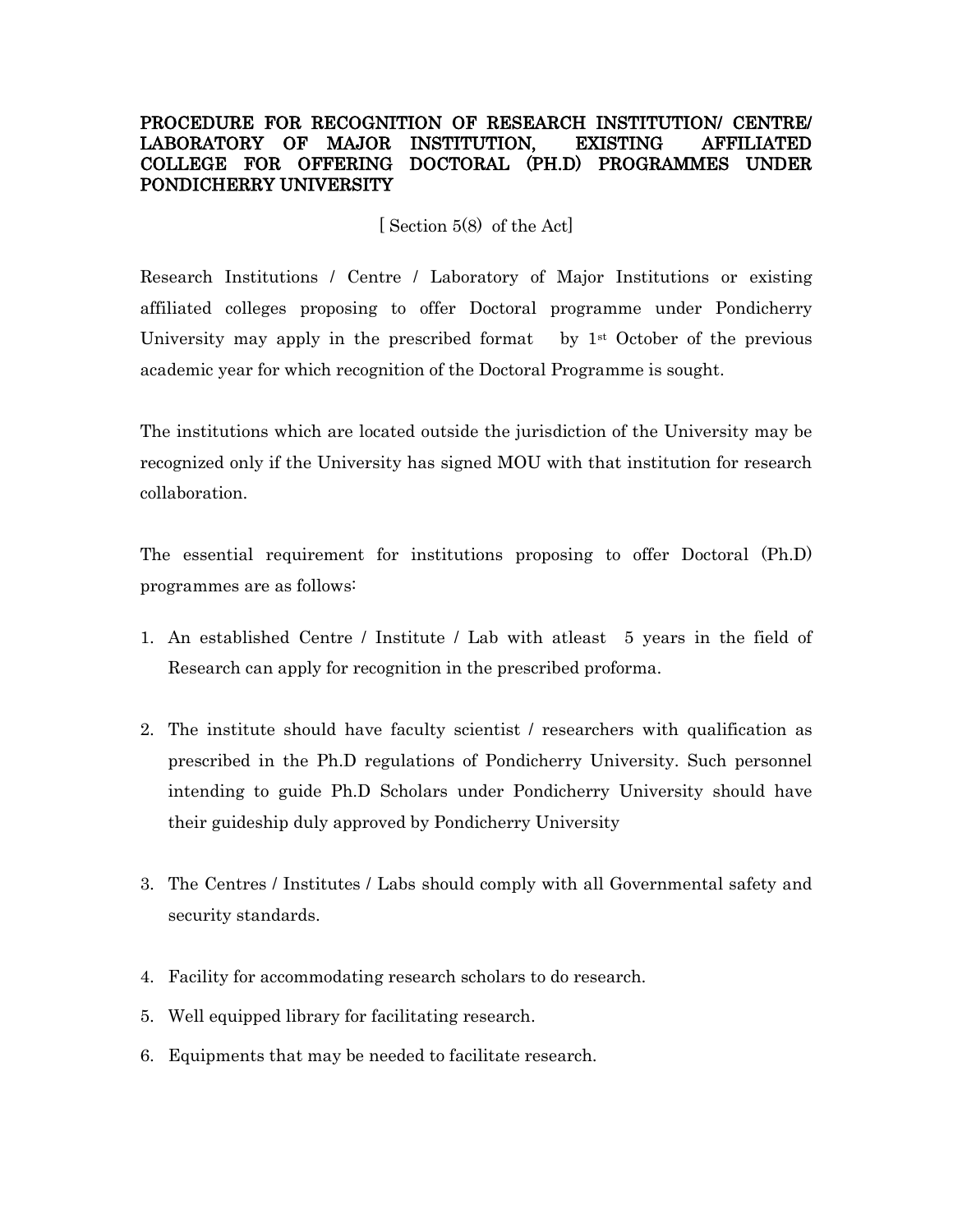- 7. Guarantee of financial input by the management of the research institute for updating the research facilities like books journal and lab equipment etc.
- 8. Undertaking signed by authorized person of the management before Notary public to abide by the rules and regulation of the university for conduct of the Ph.D programmes.

In the event of non compliance of any requirement of recognition it would be left to the university alone to decide on the withdrawal of recognition or any other action as decided by the University. (In case of withdrawal of recognition, the interest of Research Scholars already registered with the University will be protected by appropriate arrangement)

9. Payment of prescribed amount towards recognition fund.

The duly complete application / proposal received from the Institutions would be scrutinized by the Committee constituted for this purpose.

The recommendations of the Committee for Inspection or otherwise shall be conveyed to the Institution.

The institution may be inspected by a Committee of experts to be nominated by the Vice-Chancellor, which will include Dean, College Development Council or his nominee as a Member / Chairman. The Institution may be required to pay Inspection fund as prescribed below:

Rs. 15,000/- + TA/DA & Honorarium for Committee members

The observations / deficiencies if any requiring compliance by the institutions may be communicated to the institution concerned alongwith the conditions of the University for recognition and payment of recognition fund.

The recognition fund payable is as follows: Recognition fund (initial) Ph.D upto 5 courses for 5 years  $\therefore$  Rs 20,000/-Fund for continuation of recognition upto 5 courses for 5 years : Rs. 20,000/-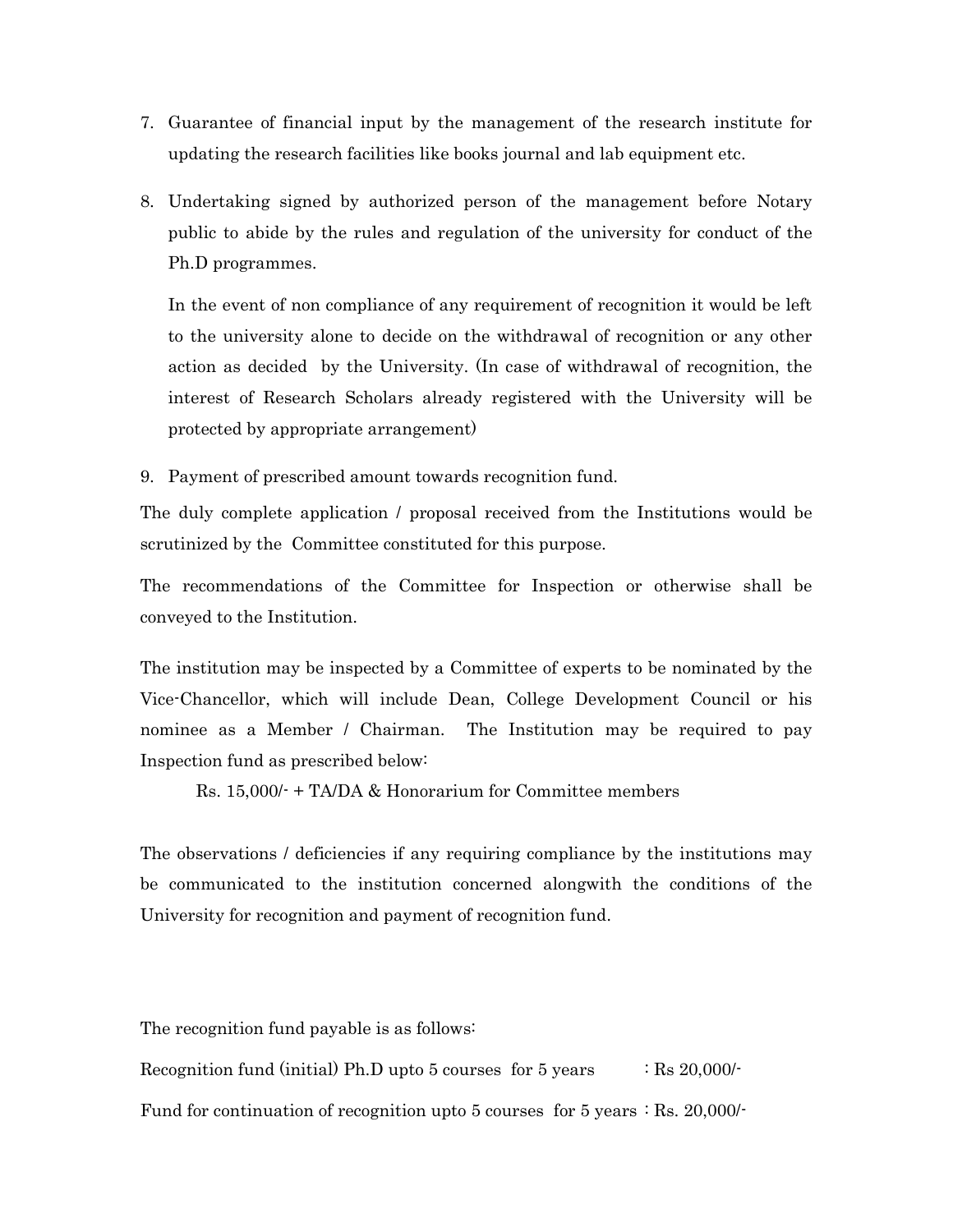Fund for additional course  $:$  Rs. 5,000/- per course

The validity of the recognition would be initially for five years and Institutions would be required to renew the recognition by 7th January of the academic year in which the validity of recognition expires.

The renewal request should be accompanied by the updated faculty and infrastructural details based on which Inspection would be made for further renewal of recognition for five years each time.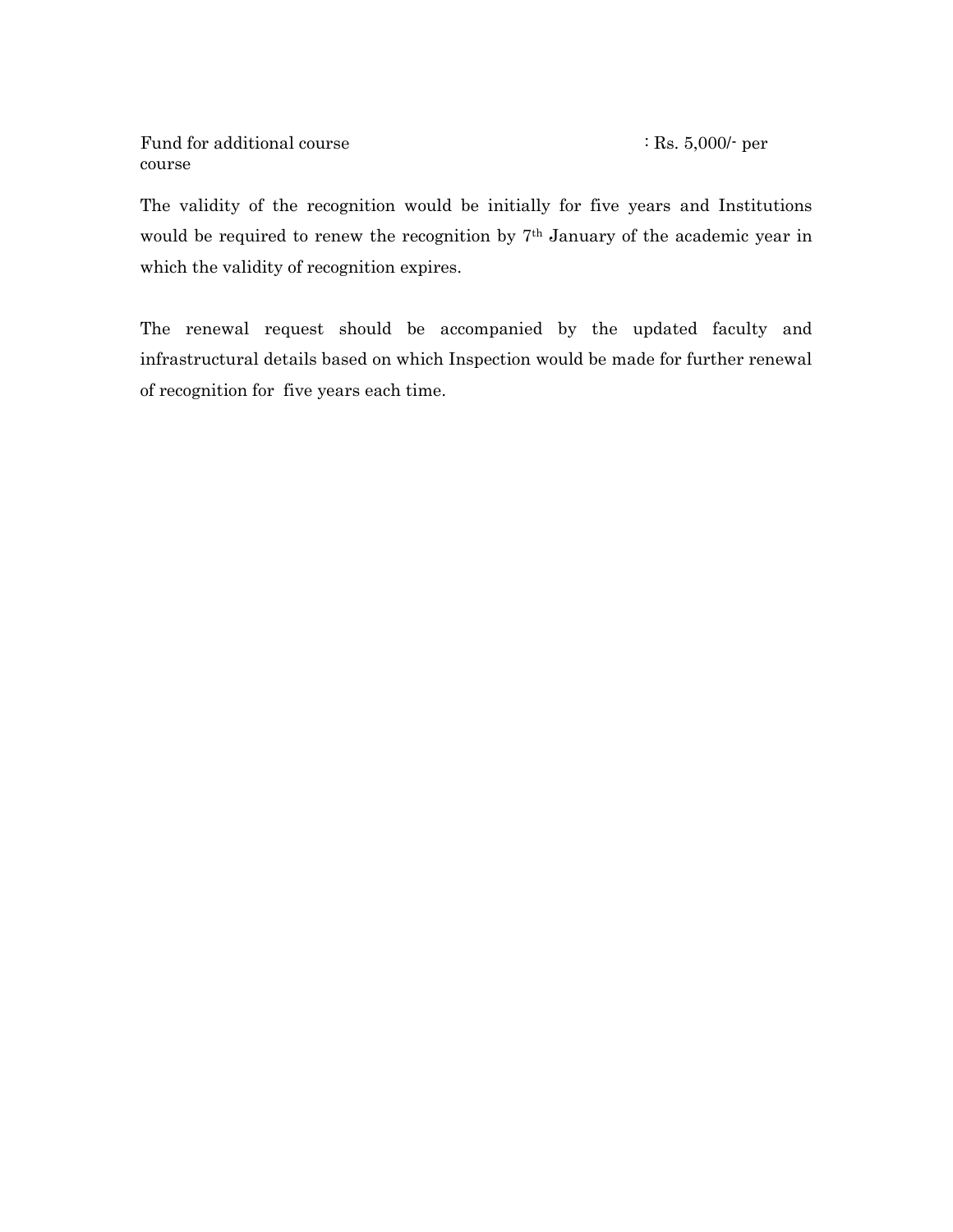### **PONDICHERRY UNIVERSITY**

## **PUDUCHERRY 605 014**

#### **Application form for recognition of Research Institution/Centre/Laboratory of Major Institution or Existing affiliated colleges for offering Doctoral (Ph.D) programme under Pondicherry University**

# **1. Institution**

| (a) | Name and postal address of the Institution                                                                                                                 |                                                   |  |  |  |
|-----|------------------------------------------------------------------------------------------------------------------------------------------------------------|---------------------------------------------------|--|--|--|
|     | Tel:                                                                                                                                                       | Email:                                            |  |  |  |
|     | Fax:                                                                                                                                                       | Web:                                              |  |  |  |
| (b) | Whether Govt. / Quasi Govt. / Autonomous                                                                                                                   |                                                   |  |  |  |
| (c) | Year of establishment of the Institution.                                                                                                                  |                                                   |  |  |  |
| 2.  | Head of the Institution (Director, Dean, Principal etc.)                                                                                                   |                                                   |  |  |  |
| (a) | Designation                                                                                                                                                |                                                   |  |  |  |
| (b) | Tel:                                                                                                                                                       | Email:                                            |  |  |  |
| (c) | Fax:<br>Residential address with telephone number                                                                                                          | Mob:                                              |  |  |  |
| 3.  | <b>Disciplines applied for recognition</b>                                                                                                                 |                                                   |  |  |  |
| 4.  | Name and designation of legally authorized representative<br>for communication (authorization letter to be enclosed), if<br>other than Head of Institution |                                                   |  |  |  |
| 5   | Number of Faculty / Research officer / Scientist<br>(Please attach full details as per proforma given in Appendix-I)                                       |                                                   |  |  |  |
| 6   |                                                                                                                                                            | <b>Major Thrust Areas / Divisions of Research</b> |  |  |  |
| 7   | Highlight of major contributions in the field for which<br>recognition is sought.<br>(Please write a page note and attach separately)                      |                                                   |  |  |  |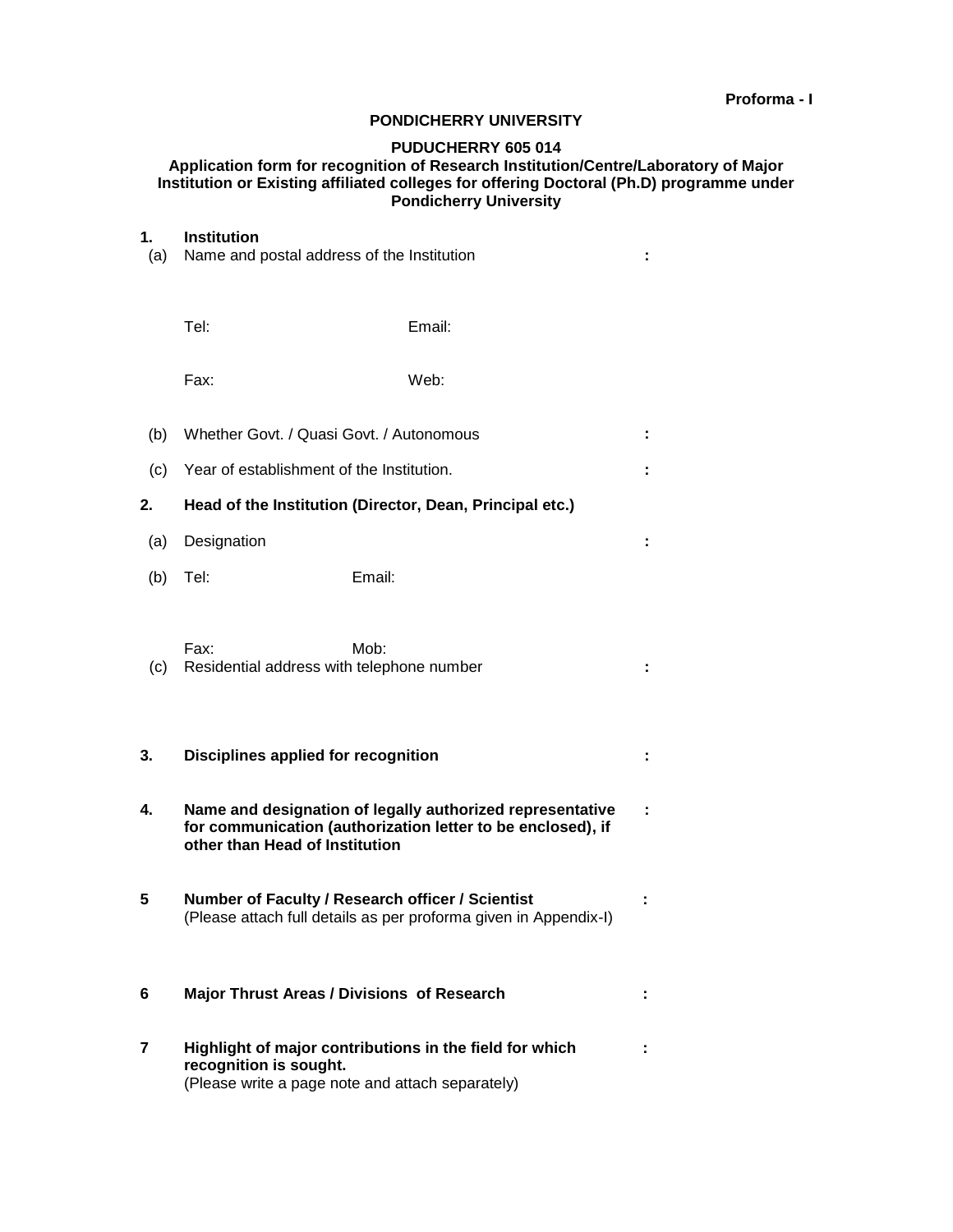| 8   | Infrastructure facilities available                                                                                                                                                                                          |  |          |
|-----|------------------------------------------------------------------------------------------------------------------------------------------------------------------------------------------------------------------------------|--|----------|
| (a) | <b>Major Equipments</b><br>(Specify names and functional status - attach separate sheet, if<br>required)                                                                                                                     |  |          |
| (b) | Does the Institution have a library, if so the number of books                                                                                                                                                               |  |          |
| (c) | Number of Scientific / Technical Journals subscribed<br>(Print / Online) Please provide a list.                                                                                                                              |  |          |
| (d) | Any other information to justify the recognition of Institution /<br>Laboratory for Research & Ph.D work                                                                                                                     |  |          |
|     | (COLUMN 9 IS TO BE FILLED BY PRIVATE INSTITUTIONS ONLY)                                                                                                                                                                      |  |          |
| 9   | a) Whether the institution is recognized by Central /<br>State Government as a Teaching / Research Institute<br>(If yes, enclose copy of order)                                                                              |  | Yes / No |
|     | b) Whether required permission obtained from the<br>concerned Govt./ Dept. for Ph.D programme.<br>(if yes, enclose copy of order).                                                                                           |  | Yes / No |
|     | c) State whether the Institution being managed by a<br>Registered Trust / Society. (Please attach copies of<br>registration and bye laws of the Trust / Society<br>alongwith name & address of<br><b>Managing Committee)</b> |  |          |
|     | d) Funding<br>(Please give a brief write up on the source of funding and<br>proof of financial stability of the Institution in a separate<br>sheet. Also attach copies of audited accounts for the last<br>three years.)     |  |          |
|     | i) Details of fee proposed to be charged from the<br>Scholars per year                                                                                                                                                       |  |          |

**10** This is to certify that the information given above is factual as on date given below. Each page has been initialed by the authorized person of the Institution. Any change in the information given above at a later date shall be informed to the University immediately.

Date: Signature Signature Signature Signature Signature Signature Signature Signature Signature Signature Signature Signature  $P$ lace: (Head of the Institution) Office seal

Note: Last date for receipt of application 1<sup>st</sup> October of the academic year previous to academic year for which recognition is sought. Applications are to be addressed to the Registrar, Pondicherry University.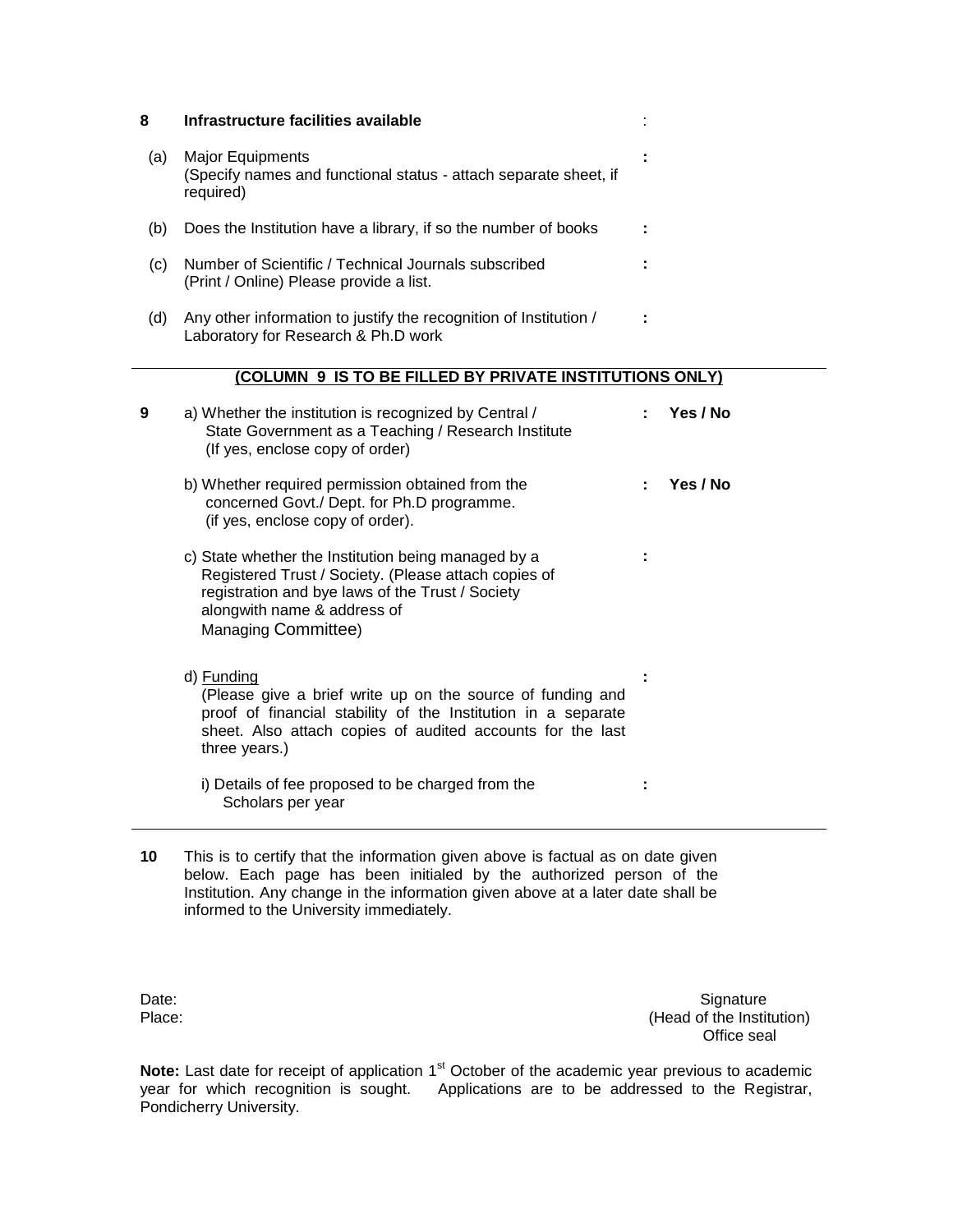### **Appendix – I (For Faculty / Research officer / Scientist)**

- 1. **Name :** 2. **Qualification :** 3. **Designation :**
- 4. **Specialisation :**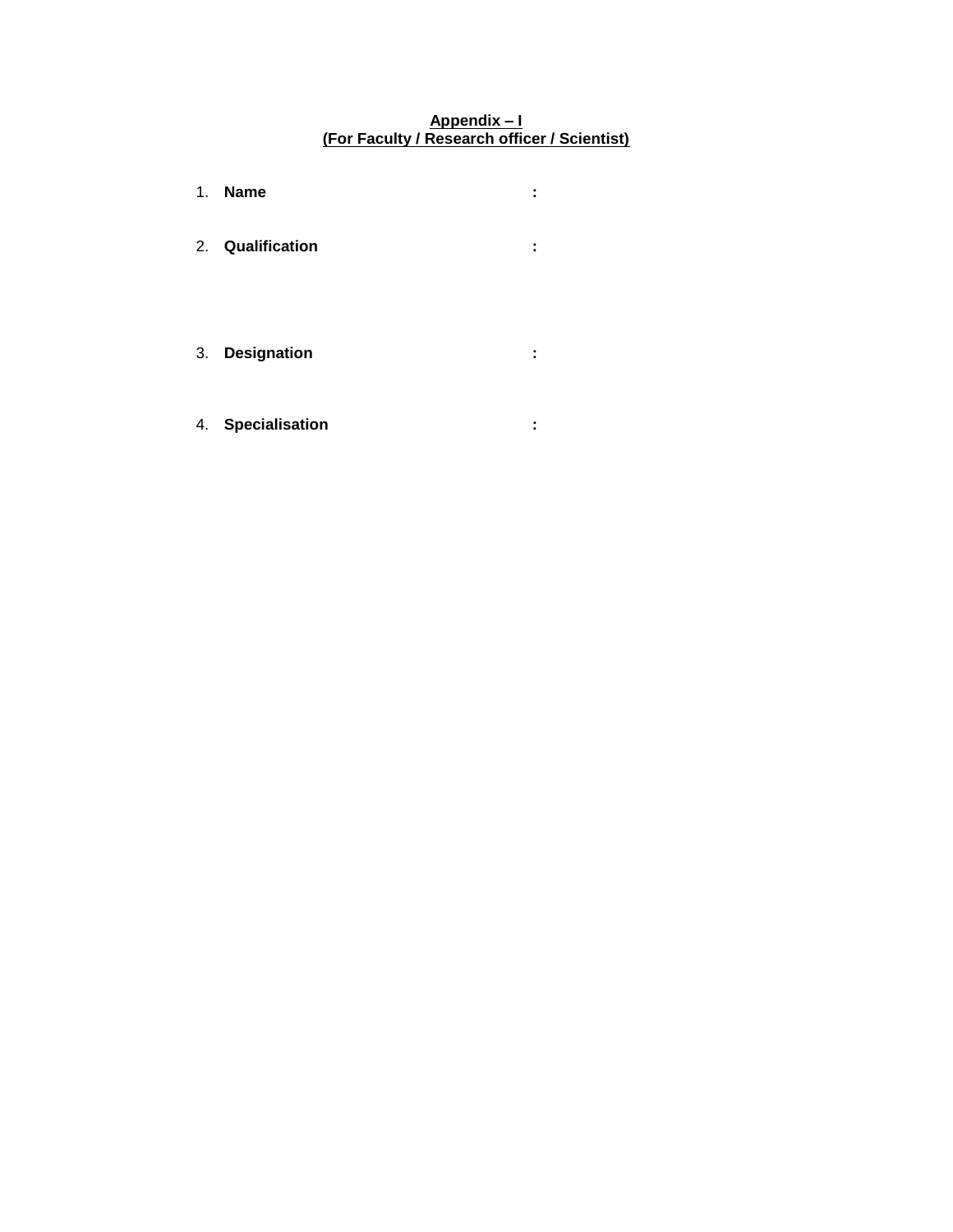### **PONDICHERRY UNIVERSITY PUDUCHERRY**

### **FOR RECOGNITION AS A SUPERVISOR FOR PH.D PROGRAMME (Separate form for each person)**

| 1.                                        | <b>Name</b>                                                                                                              |                     |         |                                |  |  |  |  |
|-------------------------------------------|--------------------------------------------------------------------------------------------------------------------------|---------------------|---------|--------------------------------|--|--|--|--|
| 2.                                        | Age and Date of birth                                                                                                    |                     |         |                                |  |  |  |  |
| 3.                                        | University / Institution where working at present                                                                        |                     |         |                                |  |  |  |  |
| 4.                                        | <b>Designation</b>                                                                                                       |                     |         |                                |  |  |  |  |
| 5.                                        | <b>Academic Qualification</b><br>Level                                                                                   | <b>Subject</b>      | Year of | <b>Name of the Institution</b> |  |  |  |  |
|                                           | <b>Degree</b>                                                                                                            |                     | passing |                                |  |  |  |  |
| РG                                        |                                                                                                                          |                     |         |                                |  |  |  |  |
| Ph.D.                                     |                                                                                                                          |                     |         |                                |  |  |  |  |
| <b>Post Doctoral</b><br>(if any)          |                                                                                                                          |                     |         |                                |  |  |  |  |
| (Supporting documents should be enclosed) |                                                                                                                          |                     |         |                                |  |  |  |  |
|                                           | 6. Field of Specialisation                                                                                               |                     |         | ÷                              |  |  |  |  |
| 7.                                        | <b>Teaching experience</b><br>(Attach full details separately)                                                           |                     |         |                                |  |  |  |  |
| 8.                                        | <b>Research experience</b>                                                                                               |                     |         |                                |  |  |  |  |
|                                           | a) No. of candidates awarded M.Phil / Ph.D, (under your guidance)<br>No. of candidates<br>Year<br><b>Field / Subject</b> |                     |         |                                |  |  |  |  |
|                                           | i. M.Phil                                                                                                                |                     |         |                                |  |  |  |  |
|                                           | ii. Ph.D                                                                                                                 |                     |         |                                |  |  |  |  |
| 9.                                        | <b>Research publications</b>                                                                                             |                     |         |                                |  |  |  |  |
|                                           | <b>Title</b><br>(minimum three best should be mentioned but the full list to be enclosed separately)                     | Name of the Journal |         | Year of publication            |  |  |  |  |
|                                           | 10. Signature                                                                                                            |                     | ÷       |                                |  |  |  |  |